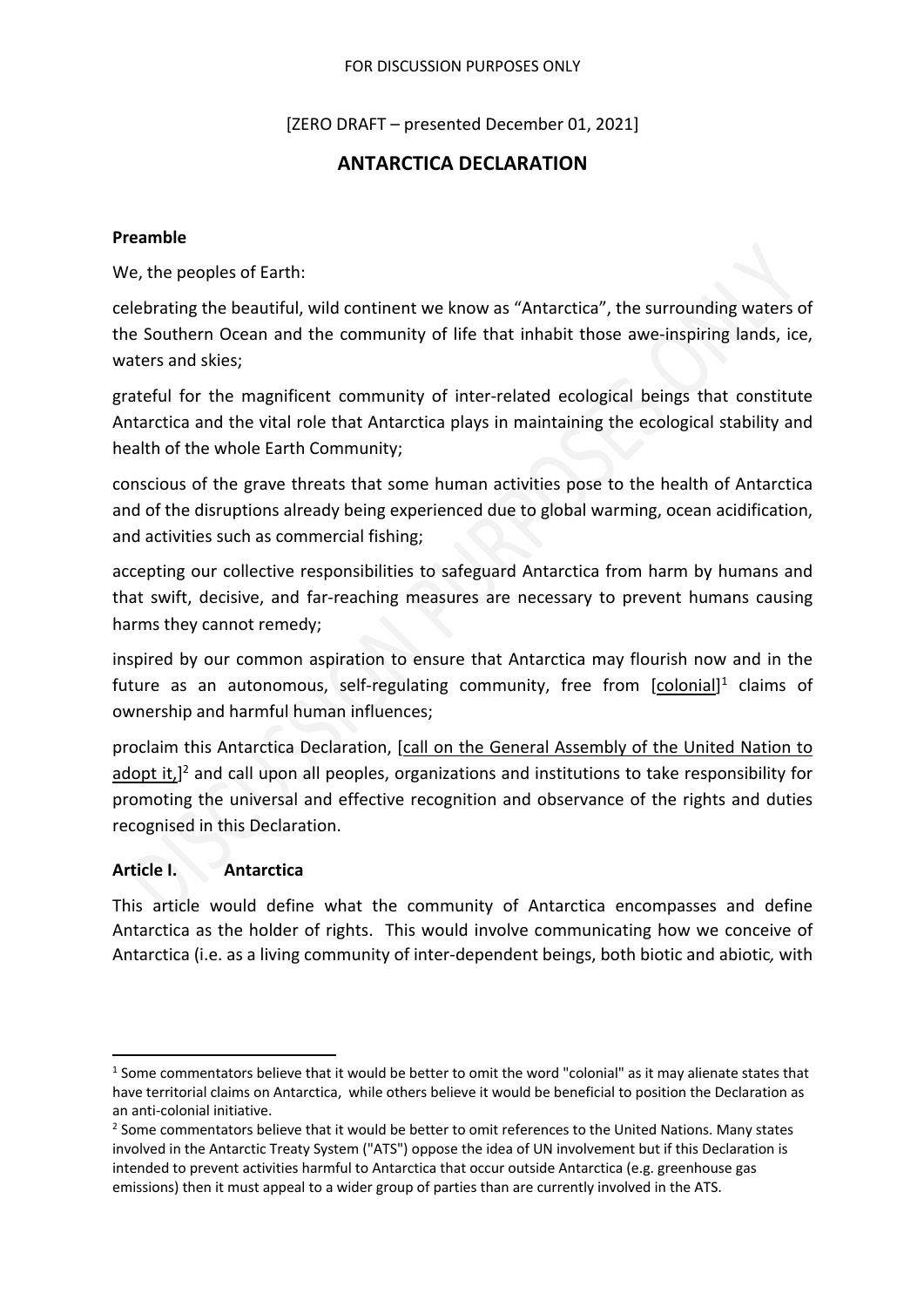both tangible and intangible dimensions) and defining the geographical area that is covered.<sup>3</sup> For example, it may include text such as the following.

- (1) Antarctica is a unique, indivisible, self-regulating community of interrelated beings that includes the atmosphere, land, ice and seas south of 60-degree South Latitude.
- (2) All entities that exist within, and constitute Antarctica, including the land, water, atmosphere, species and ecological communities, in all their forms, both collectively and individually, are regarded for the purposes of this declaration as "beings" and members of Antarctica. Structures, vessels, vehicles and other objects manufactured or established by humans do not constitute beings or members of Antarctica.
- (3) Animals indigenous to Antarctica remain members of Antarctica when outside that area.

## **Article II. Legal status of Antarctica**

This article would define Antarctica as being beyond national jurisdiction (i.e. free of national sovereignty), [ free of territorial claims (i.e. the current claims by various nations to own part of the continent would be rejected)] and self-regulating. The intention would be to emphasize Antarctica as being autonomous and not subject to state sovereignty. However commentators differ over whether or not it would be tactically wise to state that Antarctica should be "free of territorial claims" (which would make it difficult for States with claims to support the Declaration) or simply assert Antarctica's autonomy which implies that Antarctica (as a legal person) does not recognise those claims.

It would also define Antarctica as a whole, and its members, as subjects in the eyes of the law that have the capacity to hold rights and exercise freedoms

For example, the UDRME states the following in relation to Mother Earth.

*(5) Mother Earth and all beings are entitled to all the inherent rights recognized in this Declaration without distinction of any kind, such as may be made between organic and inorganic beings, species, origin, use to human beings, or any other status.*

*(6) Just as human beings have human rights, all other beings also have rights which are specific to their species or kind and appropriate for their role and function within the communities within which they exist.*

*(7) The rights of each being are limited by the rights of other beings and any conflict between their rights must be resolved in a way that maintains the integrity, balance and health of Mother Earth*.

<sup>&</sup>lt;sup>3</sup>Article VI of the Antarctic Treaty states that: "The provisions of the present treaty shall apply to the area south of 60-degree South Latitude, including all ice shelves, but nothing in the present treaty shall prejudice or in any way affect the rights, or the exercise of the rights, of any State under international law with regard to the high seas within that area."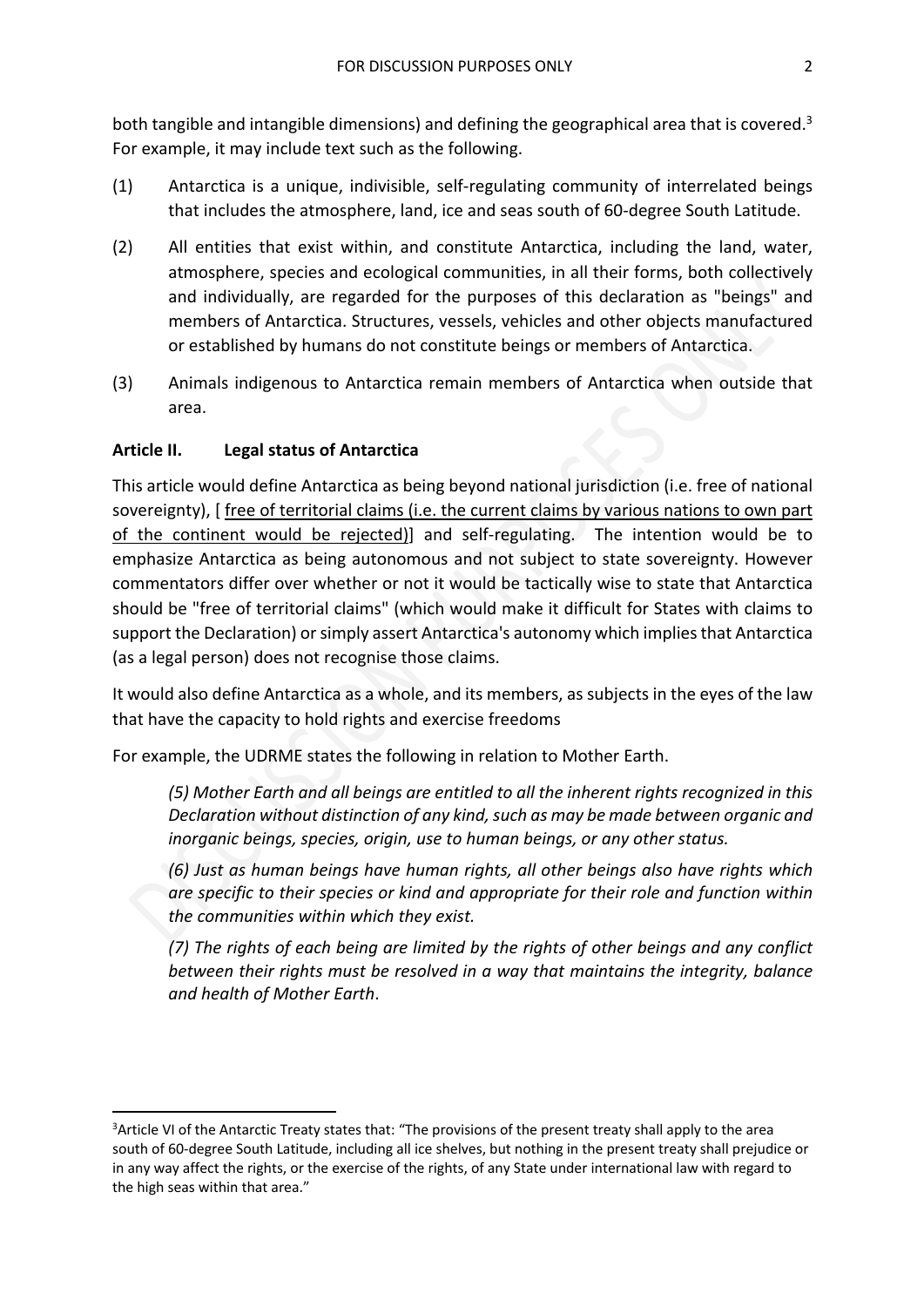## **Article III. Inherent rights and freedoms of Antarctica and its members**

This article would define the rights and freedoms of Antarctica as well as those of its members.

For example, the Declaration could recognise that the Antarctica and all beings which belong to that community, have rights similar to those recognised in the UDRME including:

- the right to life and to exist;
- the right to be respected;
- the right to self-determination (analogous to that recognised for nation states);
- the right/ freedom to continue their vital cycles and processes free from human disruptions;
- the right to integral health;
- the right to be free from contamination, pollution and toxic or radioactive waste;
- the right to not have its physical or genetic structures modified or disrupted in a manner that threatens it integrity or vital and healthy functioning;
- the right to full and prompt restoration the violation of the rights recognized in this Declaration caused by human activities;
- the right to be represented in international and national courts in legal proceedings that may affect the recognition and protection of the rights recognised in this Declaration.

As with the UDRME, this declaration could recognise that:

- each being has the right to a place and to play its role in enabling Antarctica to function harmoniously;
- organisms have the right to wellbeing and to live free from torture or cruel treatment by human beings.

# **Article IV. Territorial claims**

This article would deal with rejecting the validity of the existing rights of, or claims to, territorial sovereignty in Antarctica by various nations and call upon them to renounce their claims. Some commentators have expressed the view that we should not include this article because it is sufficient to define Antarctica as being autonomous and not subject to state sovereignty, and explicitly rejecting territorial claims would make it difficult for States with claims to support the Declaration.

## **Article V. Human relationships with Antarctica**

This article would define the principles that must be observed by humans and human institutions (including States) when relating to Antarctica and its members. It is anticipated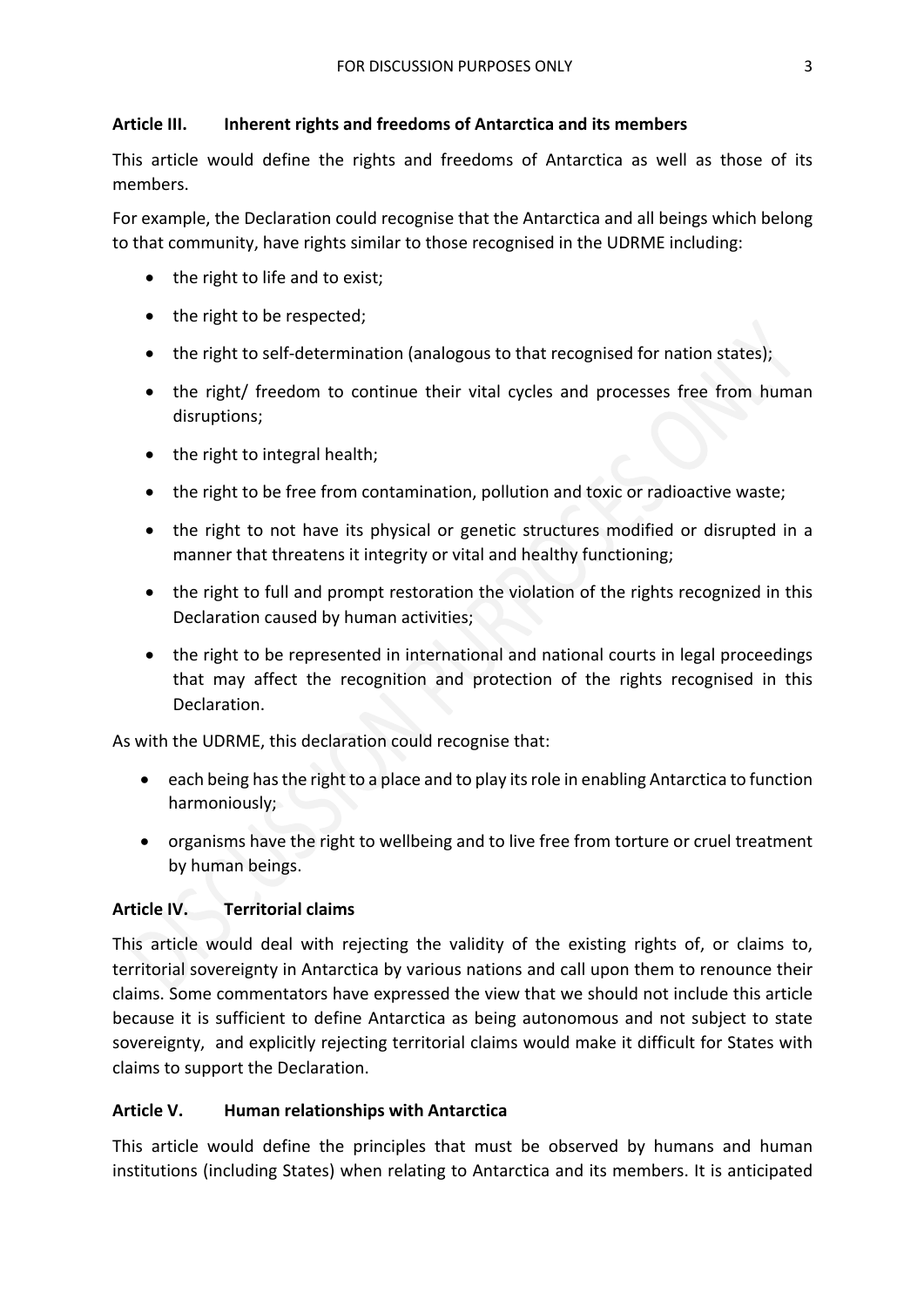that these would be informed by, inter alia, the cosmologies of Indigenous Peoples such as Māori peoples who have a long history of interaction with Antarctica.

These principles may include, for example, principles regarding respecting other beings, relationality, reciprocity (for every taking there must be a giving), making decisions on the basis of what will best promote the long-term integrity and health of Antarctica, and taking responsibility for human actions.

It could also provide for States to appoint ambassadors (or the equivalent) to promote good relationships between their peoples and Antarctica (as States do with other Sovereign States)

This article should also deal with how humans should treat member of Antarctica (e.g. whales) when they are outside the Antarctic Area.

## **Article VI. Human duties to Antarctica**

This article would define the specific duties of both individual humans, and human institutions such as States, in relation to Antarctica as a whole, and specific members of it.

For example, States should also take individual and collective responsibility for ensuring that their citizens comply with this Declaration while within the Antarctic area.

The Antarctic Treaty states:

## *Article X*

*Each of the Contracting Parties undertakes to exert appropriate efforts, consistent with the Charter of the United Nations, to the end that no one engages in any activity in Antarctica contrary to the principles or purposes of the present treaty.*

## **Article VII. Permissible human activities**

This article would define what human activities or impacts would be permissible within the Antarctic area (e.g. scientific exploration, and fishing) and under what conditions. Consideration should also be given to dealing with human activities that occur outside the Antarctic Area but that have impacts on Antarctica.

Challenges include how to draft this to encompass activities that do not existing today that might be developed in the future. One option might be to focus on the effects of current/future activities that would be acceptable/unacceptable for example it may be permissible to undertake activities that do not change substantially Antarctic environment and ecosystems, or only have a short-term impact

Commentators have suggested that the following types of activities would not be consistent with the rights of Antarctica: illegal, unregulated and unreported (IUU) fishing, overfishing and expanding krill fisheries, displacing life from an ice free area, making quarries or mining the ground, or drilling that is not for science, and generally the effects mining, whaling, large scale infrastructure construction and other activities that impact significantly environments and ecosystems and their natural processes for the longer term.

If this article becomes too long it may need to be subdivided into several articles.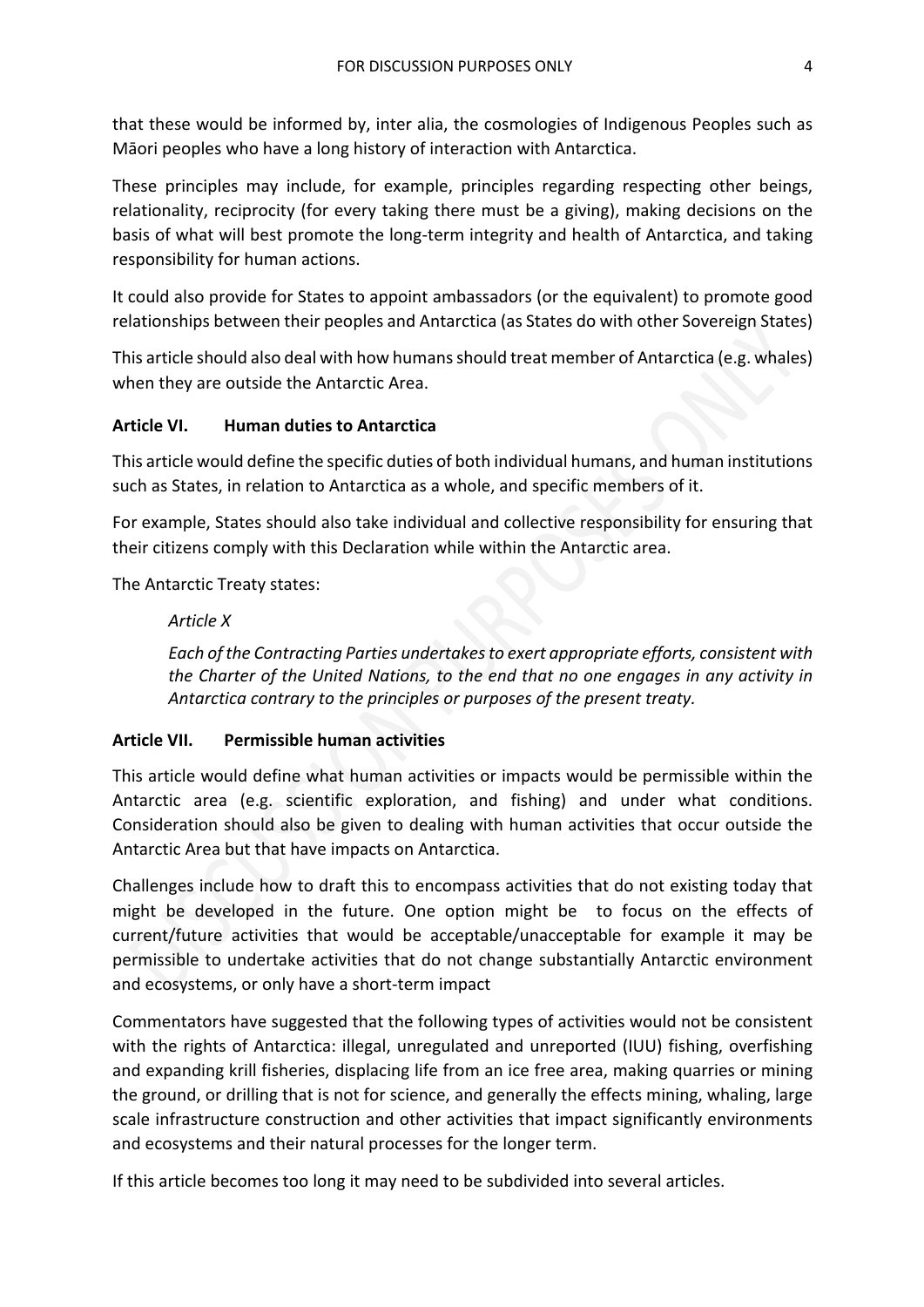It would also define impermissible activities. For example the Antarctic Treaty states:

*Article I*

*1. Antarctica shall be used for peaceful purposes only. There shall be prohibited, inter alia, any measures of a military nature, such as the establishment of military bases and fortifications, the carrying out of military maneuvers, as well as the testing of any type of weapons.*

*2. The present treaty shall not prevent the use of military personnel or equipment for scientific research or for any other peaceful purposes.*

*Article III*

*1. To promote international cooperation in scientific investigation in Antarctica, as provided for in Article II of the present treaty, the Contracting Parties agree that, to the greatest extent feasible and practicable:*

*(a) information regarding plans for scientific programs in Antarctica shall be exchanged to permit maximum economy and efficiency of operations;*

*(b) scientific personnel shall be exchanged in Antarctica between expeditions and stations;*

*(c) scientific observations and results from Antarctica shall be exchanged and made freely available.*

*2. In implementing this Article, every encouragement shall be given to the establishment of cooperative working relations with those Specialized Agencies of the United Nations and other international organizations having a scientific or technical interest in Antarctica.*

*Article V*

*1. Any nuclear explosions in Antarctica and the disposal there of radioactive waste material shall be prohibited.*

#### **Article VIII. Decision-making in relation to Antarctic**

This article would require the establishment of appropriate institutional arrangements to ensure that this Declaration is implemented properly, that different interests and perspective (e.g. of Indigenous Peoples and of individuals have developed a deep relationship with Antarctica) are represented in decision-making structures, and the decision-making takes account of the principles in Article V. One commentator made the point that it would be better to allow for all Indigenous voices to be heard whether they have been to Antarctica, or dreamt of Antarctica in the past, because privileging to those who once visited Antarctica would be following the same "we got there first" logic of the State claimants.

These institutions could established by means of treaties. For example, the Antarctic Treaty states:

*Article IX*

*1. Representatives of the Contracting Parties named in the preamble to the present treaty shall meet at the City of Canberra within two months after the date of entry into*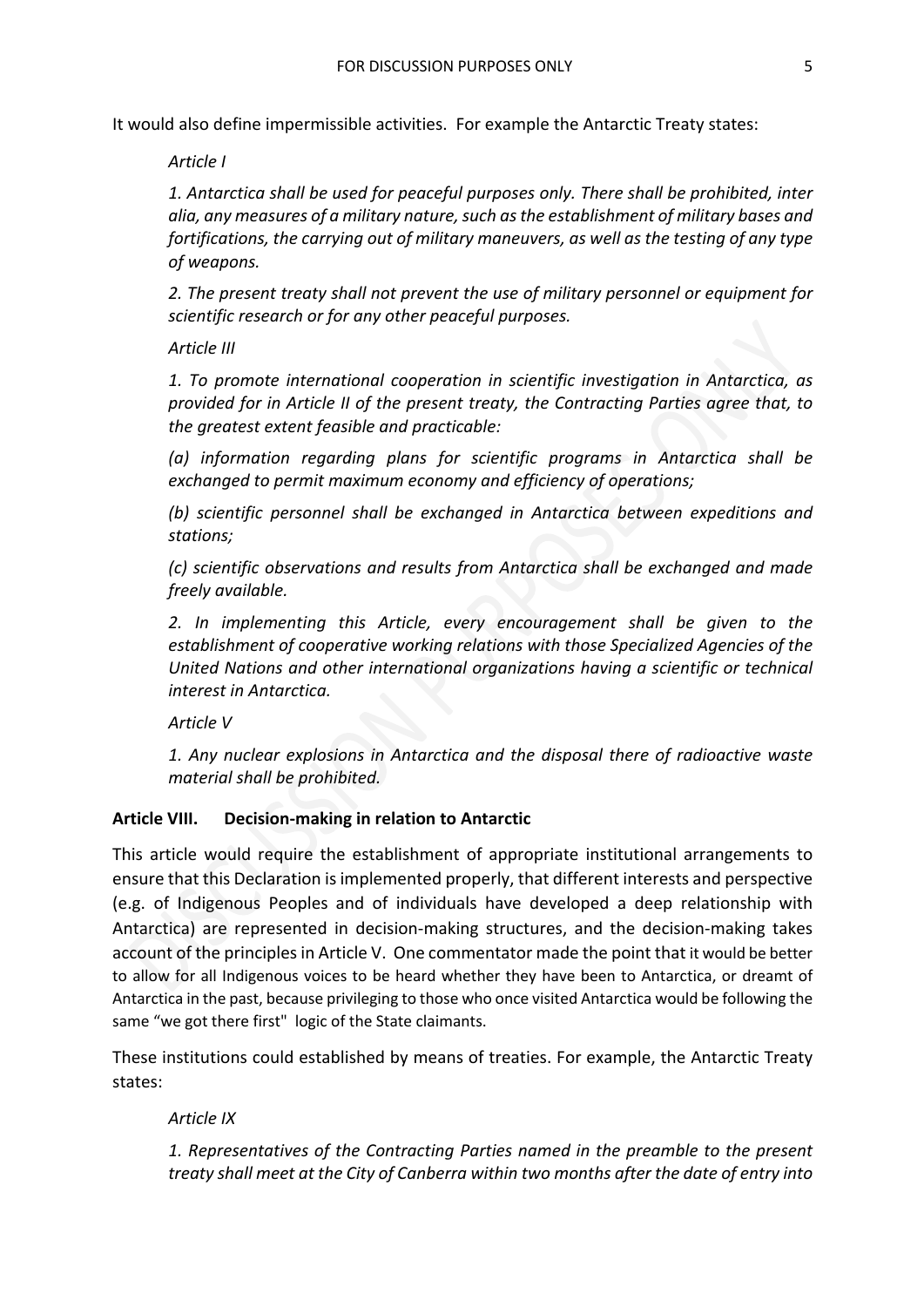*force of the treaty, and thereafter at suitable intervals and places, for the purpose of exchanging information, consulting together on matters of common interest pertaining to Antarctica, and formulating and considering, and recommending to their Governments, measures in furtherance of the principles and objectives of the treaty, including measures regarding:*

*(a) use of Antarctica for peaceful purposes only;*

*(b) facilitation of scientific research in Antarctica;*

*(c) facilitation of international scientific cooperation in Antarctica;*

*(d) facilitation of the exercise of the rights of inspection provided for in Article VII of the treaty;*

*(e) questions relating to the exercise of jurisdiction in Antarctica;*

*(f) preservation and conservation of living resources in Antarctica*.

Consideration should be given to whether it would be better to shore up the existing Antarctic Treaty System but challenge it to adopt a more eco-centric perspective, or establish a parallel system.

## **Article IX. Representation of Antarctica in human decision-making**

This article would address how the Antarctica and its members could "participate" in /be represented in human decision-making that may affect it. This could include participation in the ATS, and the United Nations and should include the right to participate in legal proceedings before national and international courts.

An important consideration for further discussion is how the human representatives for Antarctica would be selected, appointed or recognised.

# **Article X. Measures to implement Declaration**

This article would specify the measures that humans and States must take to ensure that the Declaration is give effect to. This could include amending existing treaties to accord with this Declaration, making provision for Antarctica to be represented in national courts, and promoting actions that inform people about this Community and strengthen their relationships with it.

## **Article XI. Dispute resolution**

This article would deal the resolution of disputes arising from the Declaration or regarding the Antarctica, and could include establishing international tribunals to hear disputes concerning this Declaration, and a duty to apply a restorative justice approach to the resolution of disputes,..

For example the Antarctic Treaty provides as follows:

## *Article XI*

*1. If any dispute arises between two or more of the Contracting Parties concerning the interpretation or application of the present treaty, those Contracting Parties shall*